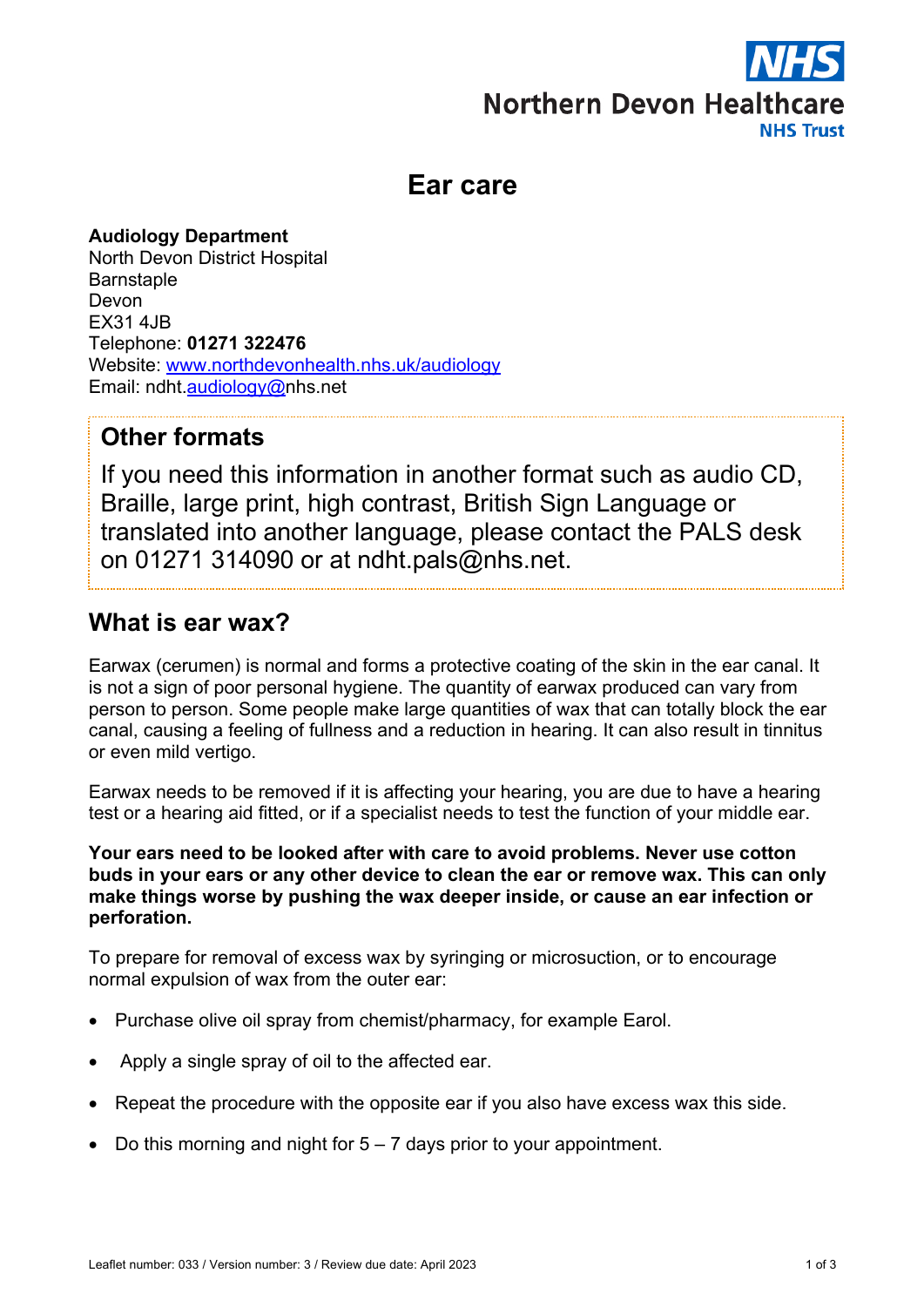- **Eardrops are not suitable if you have a perforated ear drum.**
- If you experience increasing pain, irritation or discharge, contact your doctor.

Once the ears are cleared of excess wax, putting two drops of olive oil into the affected ear regularly once a week may keep wax soft and enable natural expulsion of wax and avoid problems in the future.

# **Ear irrigation**

During this procedure, a controlled flow of water is squirted into your ear to remove the earwax. The water is about body temperature. The irrigation procedure is painless, but it does carry risks such as:

- 1. Excess wax may not be removed completely
- 2. Dizziness, but this quickly settles
- 3. Inflammation or pain in the ear canal
- 4. Rarely, ear irrigation can cause damage to the ear drum or tinnitus

If you experience any of the above or pain, discharge or swelling around the ear, please see your GP.

Ear irrigation should not be carried out if:

- You currently have, or have had a perforation within 12 months or currently have a grommet. (Ears can be syringed if previous grommets have been inserted, provided they have extruded and the ear drum has healed)
- You have or have had a recently active ear infection.
- You have chronic recurrent ear infections.
- Recurrent otitis externa
- You have a mastoid cavity

If you have any of the above, or there have been more than two unsuccessful attempts at ear irrigation, please seek a referral from your GP into our specialist aural care clinic for microsuction.

## **References**

Earwax: Clinical Knowledge Summaries (2007), www.nhs.uk

https://southwest.devonformularyguidance.nhs.uk/referral-guidance/westernlocality/ent/microsuction (2015)